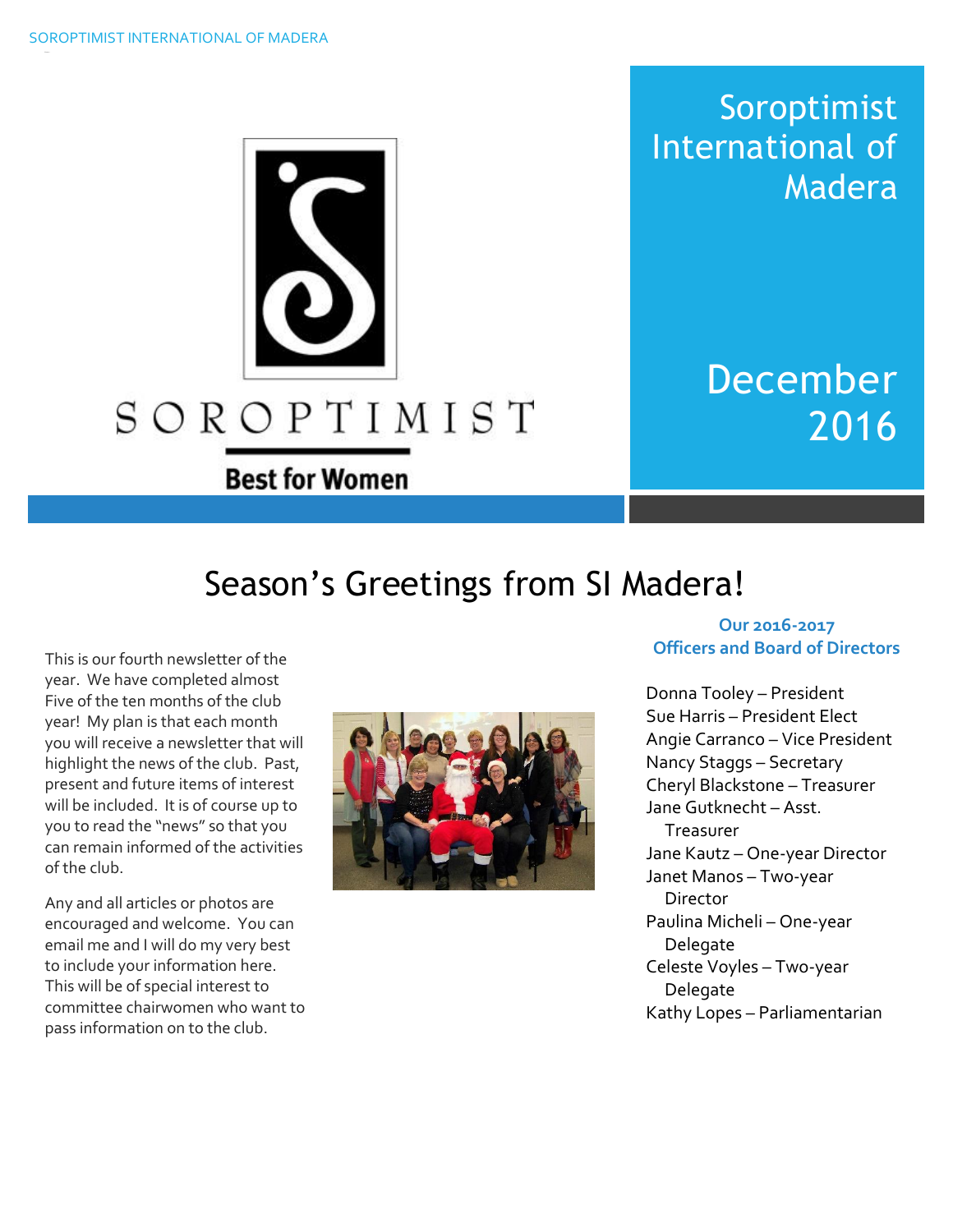

# More Dream It, Be It FUN!







# SI Madera Shunammite Christmas

On December  $4<sup>th</sup>$  a group of club members went shopping at Walmart for the Shunammite Christmas project. The Shunammite ladies each gave us a "Dear Santa" wish list to assist us in purchasing items they need or want in the size and color they would like.



Checking the list!



This is what a successful shopping trip looks like!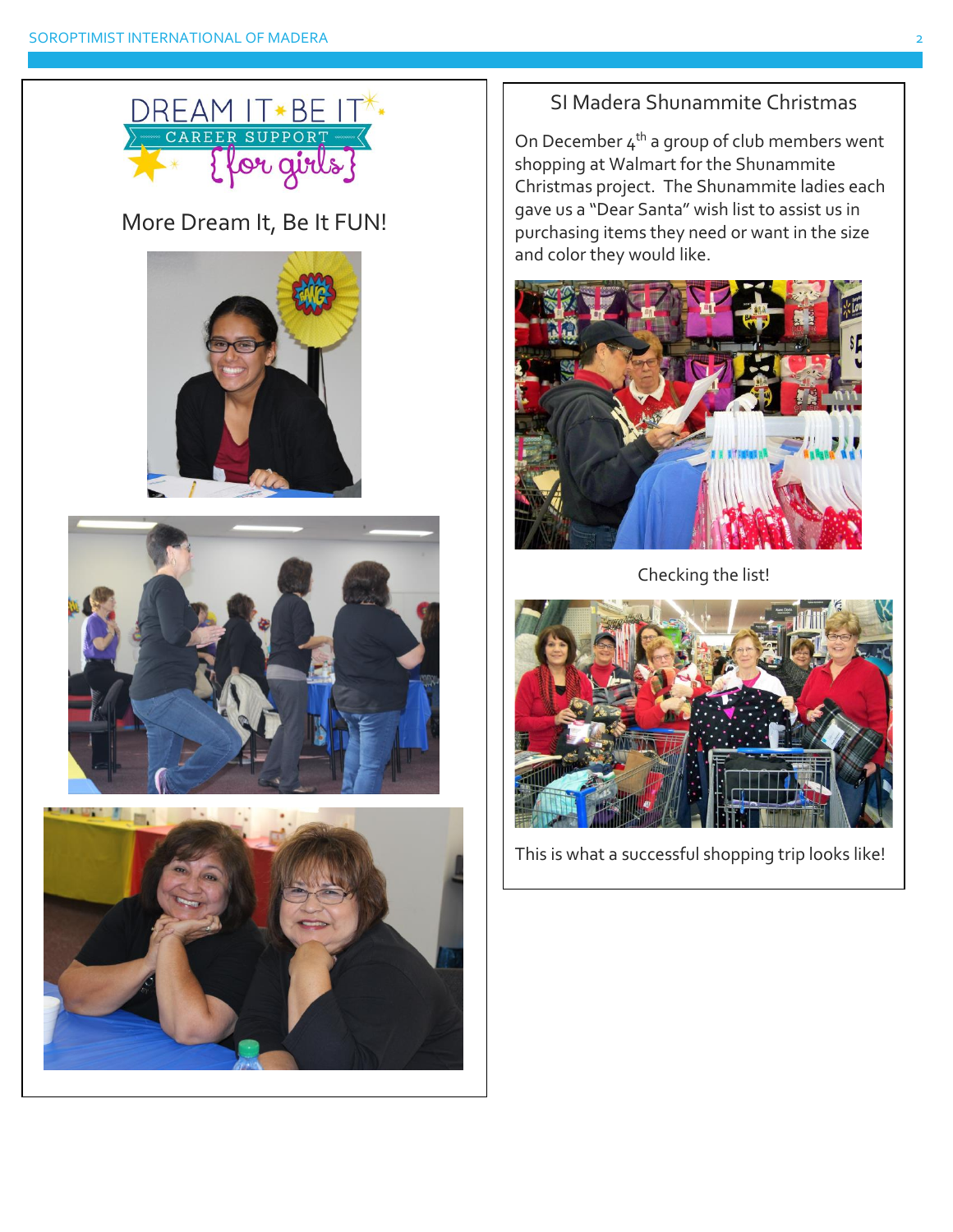#### SOROPTIMIST INTERNATIONAL OF MADERA

# Shunammite Christmas continued

On Thursday, December 8 we gathered at Geri St. Lucia's home for dinner and Christmas present wrapping. Thank you to everyone who came to lend a hand and special thanks to Geri for opening her home.







# What's Been Happening?

At our December 1 Business Meeting, we had updates on the following. Live Your Dream Award – we have two applicants. Scholarship Committee – working on dates. Crab Feed – tickets are being printed. SOLT & Membership See's Candy – candy is available at Sharon's Great Attractions, POSH Salon and Massetti Appliance. Laws & Resolution Committee – we voted on a Board Member position on the SIA Board of **Directors** 

We voted to fund the furniture and related items for an apartment for women transitioning out the of Martha Diaz Domestic Violence Shelter. This is in partnership with Community Action Partnership of Madera County. We will also fund the furniture and related items for up to four additional apartments as they become available. Our total investment will be \$5,100 per apartment.